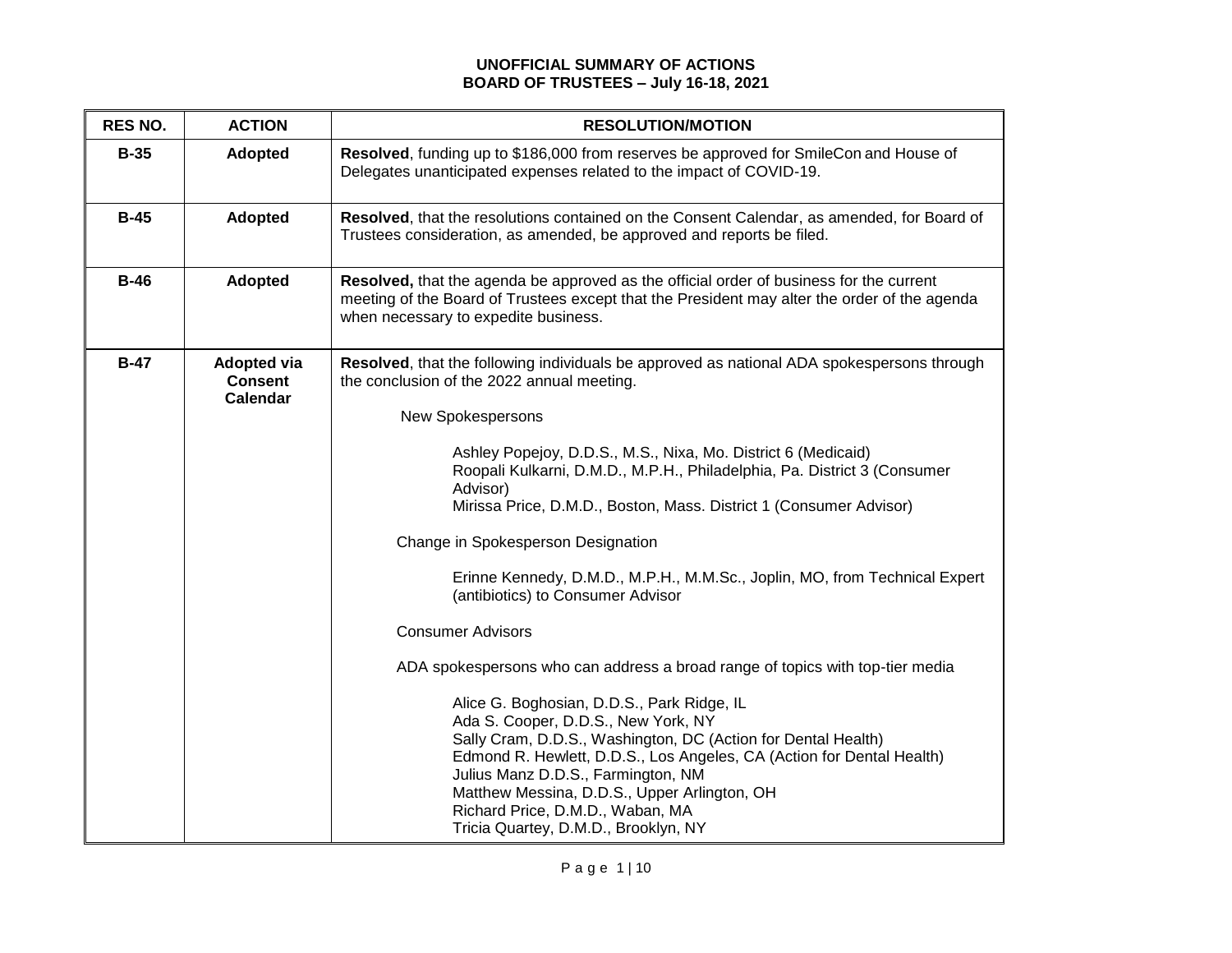| <b>RES NO.</b> | <b>ACTION</b> | <b>RESOLUTION/MOTION</b>                                                                                                                                                                                                                                                                                                                                                                                                                                                                                                                                                                                                                                                                                                                                                                                                                                                                                                                                                                                                                                                                                                                                                                                                                                                                                                                                                                                                                                                                                                                                                                                                                                                                                                                                                                                                                              |
|----------------|---------------|-------------------------------------------------------------------------------------------------------------------------------------------------------------------------------------------------------------------------------------------------------------------------------------------------------------------------------------------------------------------------------------------------------------------------------------------------------------------------------------------------------------------------------------------------------------------------------------------------------------------------------------------------------------------------------------------------------------------------------------------------------------------------------------------------------------------------------------------------------------------------------------------------------------------------------------------------------------------------------------------------------------------------------------------------------------------------------------------------------------------------------------------------------------------------------------------------------------------------------------------------------------------------------------------------------------------------------------------------------------------------------------------------------------------------------------------------------------------------------------------------------------------------------------------------------------------------------------------------------------------------------------------------------------------------------------------------------------------------------------------------------------------------------------------------------------------------------------------------------|
|                |               | Tyrone Rodriguez, D.D.S., San Antonio, TX (Bilingual)<br>Genaro Romo, D.D.S., Oak Lawn, IL (Bilingual)<br>Ruchi (Deepinder) K. Sahota, D.D.S., Fremont, CA (Action for Dental Health)<br>Brittany Seymour, D.D.S., M.P.H., Boston, MA                                                                                                                                                                                                                                                                                                                                                                                                                                                                                                                                                                                                                                                                                                                                                                                                                                                                                                                                                                                                                                                                                                                                                                                                                                                                                                                                                                                                                                                                                                                                                                                                                 |
|                |               | <b>Technical Experts</b>                                                                                                                                                                                                                                                                                                                                                                                                                                                                                                                                                                                                                                                                                                                                                                                                                                                                                                                                                                                                                                                                                                                                                                                                                                                                                                                                                                                                                                                                                                                                                                                                                                                                                                                                                                                                                              |
|                |               | ADA spokespersons with expertise in a particular area of dentistry                                                                                                                                                                                                                                                                                                                                                                                                                                                                                                                                                                                                                                                                                                                                                                                                                                                                                                                                                                                                                                                                                                                                                                                                                                                                                                                                                                                                                                                                                                                                                                                                                                                                                                                                                                                    |
|                |               | Anita Aminoshariae, D.D.S., M.S., Cleveland, OH (Opioids)<br>Alan Boghosian, D.D.S., Chicago, IL (Dental Materials)<br>Sharon Brooks, D.D.S., Chelsea, MI (Oral and Maxillofacial Radiography; x-<br>rays)<br>Anthony C. Caputo, D.D.S., Tucson, AZ (Anesthesia)<br>Gregory N. Connolly, D.M.D., Belmont, MA (Tobacco)<br>E. Jane Gillette, D.D.S., Bozeman, MT (Science/EBD)<br>Jane Grover, D.D.S., M.P.H., Chicago, IL (Action for Dental Health)<br>Mary J. Hayes, D.D.S., Chicago, IL (Pediatric Dentistry)<br>Monica Hebl, D.D.S., Milwaukee, WI (Action for Dental Health)<br>Judith Ann Jones, D.D.S., Detroit, MI (Action for Dental Health, Eldercare)<br>J. Robert Kelly, D.D.S., M.S., DMedSc, Farmington, CT (Dental Materials)<br>Purnima Kumar, B.D.S., M.S., Ph.D., Columbus, OH (Vaping)<br>J. Rodway Mackert, D.M.D., Ph.D., Augusta, GA (Dental Amalgam)<br>Angelo Mariotti, B.S., D.D.S., Ph.D., Columbus, OH (Home oral care)<br>John A. Molinari, Ph.D., Arroyo Grande, California (Infection Control/Dental<br>Unit Water Lines)<br>Robert M. Pick, D.D.S., Aurora, IL (Dental Implants)<br>Howard F. Pollick, D.D.S., M.P.H., San Francisco, CA (Action for Dental<br>Health, Fluoridation)<br>Louis Rafetto, D.M.D., Wilmington, DE (Oral Surgery and Anesthesia)<br>Brian Schmidt, D.D.S., New York, NY (Oral cancer, HIV)<br>Jonathan D. Shenkin, D.D.S., Augusta, ME, (Action for Dental Health,<br>Pediatric Dentistry, Prevention)<br>Rico Short, D.M.D., Smyrna, GA (Endodontics)<br>Thomas Sollecito, D.M.D., Philadelphia, PA (Oral Medicine)<br>Susan Tiede, D.D.S., Missoula, MT (Fluoridation)<br>Alessandro Villa, D.D.S., Ph.D., M.P.H., San Francisco, CA (HPV/oral cancer)<br>Cheryl Watson-Lowry, D.D.S., Chicago, IL (Action for Dental Health)<br>Joel Weaver, D.D.S., Ph.D., Westerville, OH (Anesthesia) |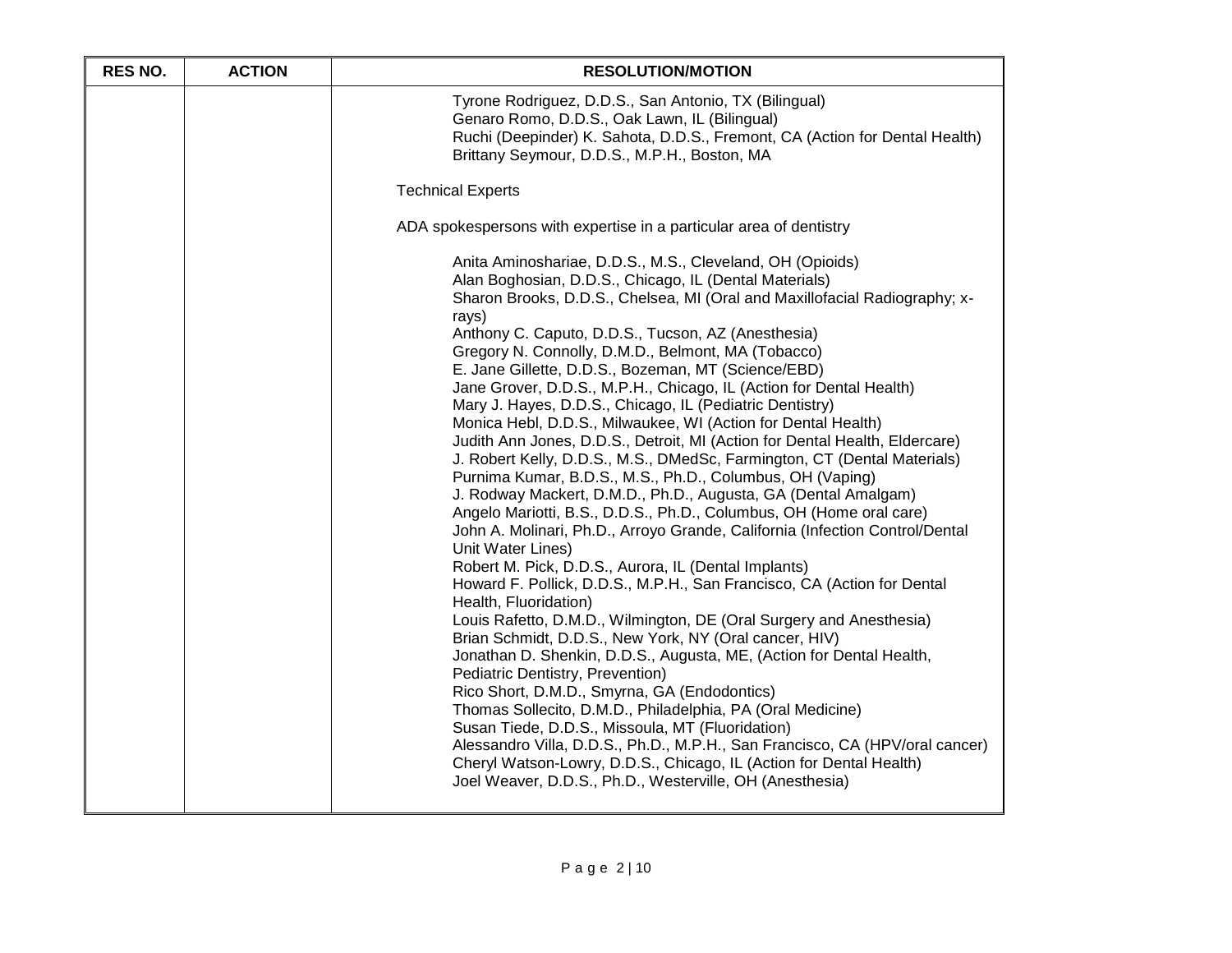| <b>RES NO.</b> | <b>ACTION</b>                                           | <b>RESOLUTION/MOTION</b>                                                                                                                                                                                                                                                                                                                                                                                                                                                                            |
|----------------|---------------------------------------------------------|-----------------------------------------------------------------------------------------------------------------------------------------------------------------------------------------------------------------------------------------------------------------------------------------------------------------------------------------------------------------------------------------------------------------------------------------------------------------------------------------------------|
| $B-48$         | <b>Adopted</b>                                          | Resolved, that funding up to \$161,000 from the contingency fund be approved to produce the<br>SmileCon virtual meeting components for 2021.                                                                                                                                                                                                                                                                                                                                                        |
| $B-49$         | <b>Adopted</b>                                          | Resolved, that the ADA Board of Trustees allocate up to \$485,000 from reserves to cover the<br>costs of securing consultants to execute the CODA platform evaluation, selection and<br>implementation project through the end of 2022, and be it further<br>Resolved, that all costs related to this project be tracked in a separate reserve cost center for<br>Division of Technology (Cost Center: 020-1450-000) CODA REPLATFORM PROJECT and<br>disclosed in regular monthly financial reports. |
| $B-50$         | <b>Adopted</b>                                          | Resolved, that the final audited consolidated 2020 ADA financial statements be posted to the<br>House of Delegates library on ADA Connect.                                                                                                                                                                                                                                                                                                                                                          |
| $B-51$         | <b>Adopted</b>                                          | Resolved, that the KPMG report on the Headquarters Building Operating Expense Report for<br>the year ended December 31, 2020 be posted to the House of Delegates library on ADA<br>Connect.                                                                                                                                                                                                                                                                                                         |
| $B-52$         | <b>Adopted</b>                                          | Resolved, that the final audited 2020 financial statements for ADPAC be posted to the House<br>of Delegates library on ADA Connect.                                                                                                                                                                                                                                                                                                                                                                 |
| $B-53$         | <b>Adopted via</b><br><b>Consent</b><br><b>Calendar</b> | Resolved, that the following individuals be appointed to serve as members of the New Dentist<br>Committee for the 2021-25 term.<br>Dr. James A. Wanamaker, New York (District 2)<br>Dr. Bryce A. Larson, Illinois (District 8)<br>Dr. Kellie J. McGinley, Nevada (District 14)<br>Dr. James T. Purvis, North Carolina (District 16)                                                                                                                                                                 |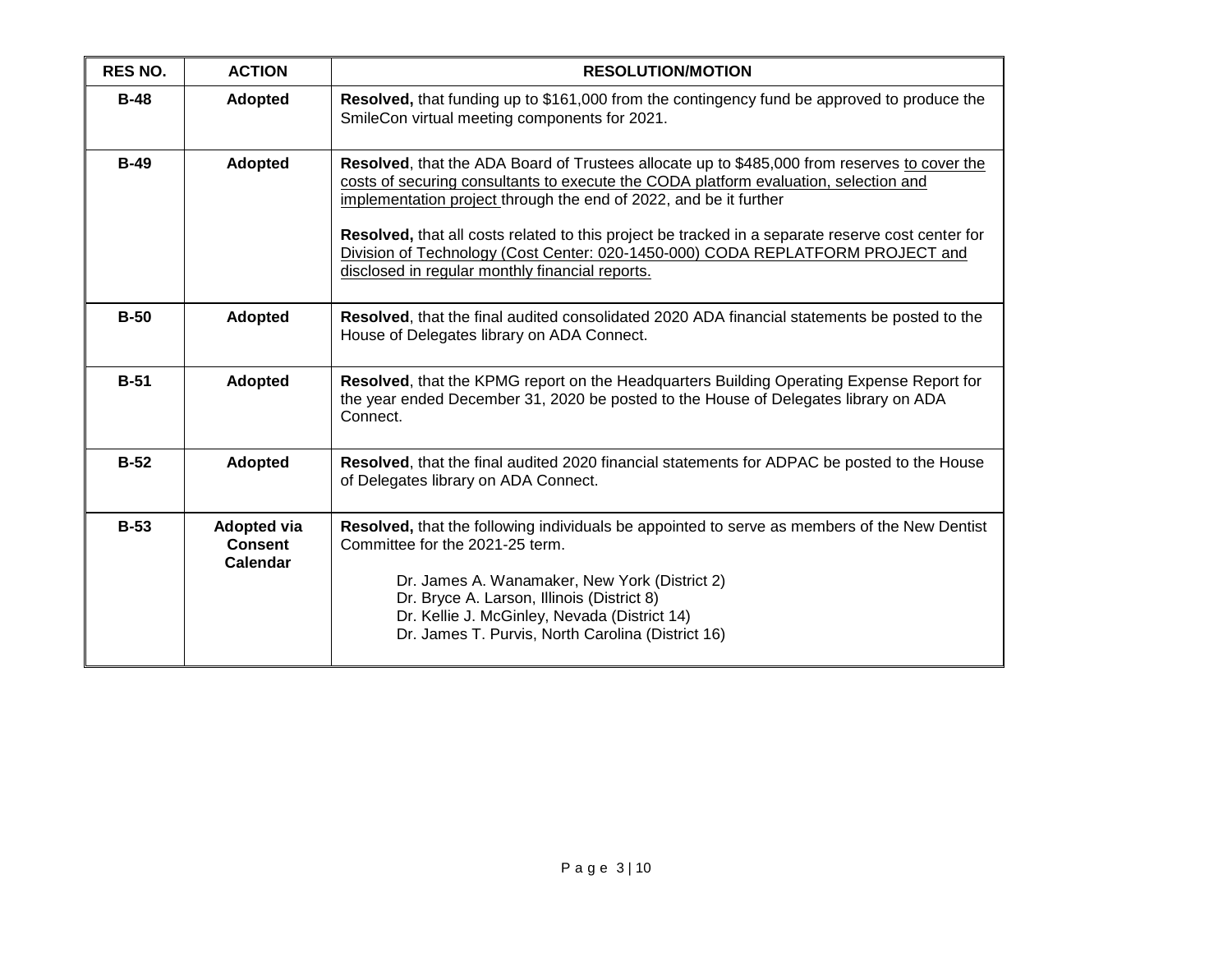| <b>RES NO.</b> | <b>ACTION</b>                                                                                                            | <b>RESOLUTION/MOTION</b>                                                                                                                                                                                                                                                                                                                                                                                                                                                                                                                                                                                    |
|----------------|--------------------------------------------------------------------------------------------------------------------------|-------------------------------------------------------------------------------------------------------------------------------------------------------------------------------------------------------------------------------------------------------------------------------------------------------------------------------------------------------------------------------------------------------------------------------------------------------------------------------------------------------------------------------------------------------------------------------------------------------------|
| $B-54$         | Adopted                                                                                                                  | Resolved, that the New Dentist Committee recommends that the Board nominate the following<br>New Dentist Members for the 2021-2022 term:<br>Council on Dental Benefit Programs (CDBP), Dr. J. Luke Andrew<br>Council on Members Insurance and Retirement Programs (CMIRP), Dr. Stephanie<br><b>Ganter Briggs</b><br>Advisory Committee on Annual Meetings (CAM), Dr. Daryn Lu                                                                                                                                                                                                                               |
|                |                                                                                                                          | Council on Advocacy for Access and Prevention (CAAP), Dr. Brooke Fukuoka<br>(reappointment)<br>Council on Dental Education and Licensure (CDEL), Dr. Jarod Johnson<br>Council on Communications (CC), Dr. Tanya Sue Maestas<br>Council on Ethics, Bylaws and Judicial Affairs (CEBJA), Dr. Alex Mellion<br>(reappointment)<br>Committee on Membership (CM), Dr. Benjamin Youel (reappointment)<br>American Dental Politician Action Committee (ADPAC), Dr. Jonathan Vogel<br>Council on Dental Practice (CDP), Dr. ArNelle Wright<br>Council on Government Affairs (CGA), Dr. Steve Feldman (reappointment) |
| <b>B-55a</b>   | <b>Referred back to</b><br><b>Budget and</b><br>Finance with a<br><b>Report back to</b><br>the September<br><b>Board</b> | Resolved, that the following appropriation be allocated in accordance with the terms of the<br>supplemental appropriation request to cover the costs of a full time employee for the remainder<br>of 2021 to develop an enhanced CDT Code.<br>Cost Center: 150 0200 000<br>Amount: up to \$69,500<br>and be it further<br>Resolved, that the following amounts be included in the 2022 budget for staffing and<br>consulting services.<br>Cost Center:<br>150 0200 000<br>Staffing<br>up to \$139,000<br><b>Consulting Services</b><br>\$70,000                                                             |
| <b>B-55b</b>   | <b>Adopted</b>                                                                                                           | Resolved, that the Chair of the Council on Dental Benefit Programs (CDBP) be urged to<br>expeditiously establish a Council taskforce with multi-stakeholder representation from across<br>the dental business community to support development and implementation of an enhanced<br>CDT Code.                                                                                                                                                                                                                                                                                                               |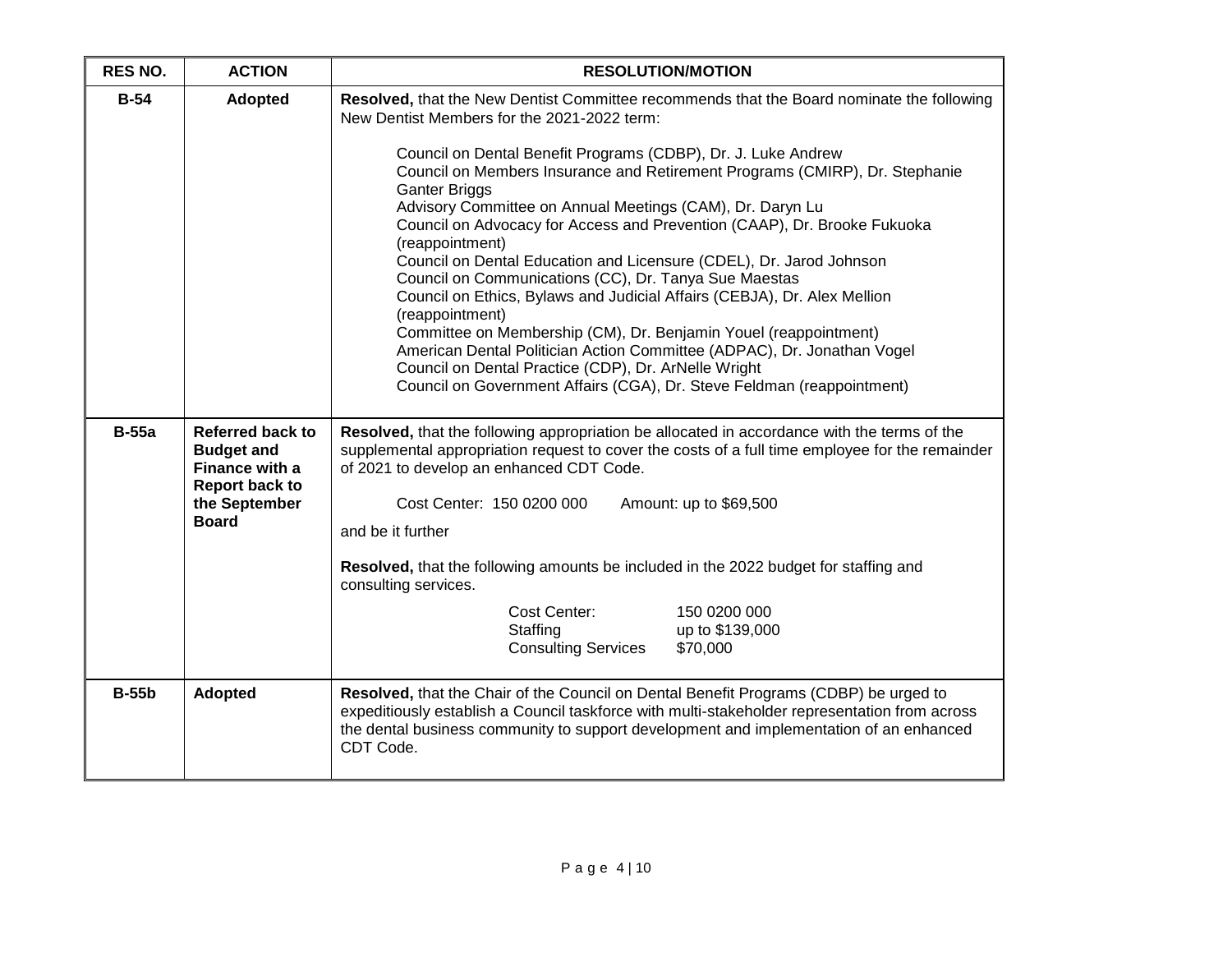| <b>RES NO.</b> | <b>ACTION</b>                                           | <b>RESOLUTION/MOTION</b>                                                                                                                                                                                                                                                                                                                                                                                                                                                                                                                  |
|----------------|---------------------------------------------------------|-------------------------------------------------------------------------------------------------------------------------------------------------------------------------------------------------------------------------------------------------------------------------------------------------------------------------------------------------------------------------------------------------------------------------------------------------------------------------------------------------------------------------------------------|
| $B-56$         | <b>Adopted</b>                                          | Resolved, that the following two individuals be appointed to serve as general members of the<br>Advisory Committee on Annual Meetings for the 2021-2026 term.                                                                                                                                                                                                                                                                                                                                                                             |
|                |                                                         | Dr. Victor Rodriguez, Texas<br>Dr. Brenda Shah, Maryland                                                                                                                                                                                                                                                                                                                                                                                                                                                                                  |
| $B-57$         | <b>Adopted via</b><br><b>Consent</b><br><b>Calendar</b> | Resolved, that Dr. Greg Chadwick (North Carolina) be approved as the 2021 ADA candidate<br>for FDI President-Elect, and appropriate materials be developed for his candidacy.                                                                                                                                                                                                                                                                                                                                                             |
| $B-58$         | <b>Adopted via</b><br><b>Consent</b><br><b>Calendar</b> | Resolved, that Dr. Chad Gehani (New York) be approved as the 2021 ADA candidate for<br>FDI Council, and appropriate materials be developed for his candidacy.                                                                                                                                                                                                                                                                                                                                                                             |
| <b>B-59</b>    | <b>Adopted via</b><br><b>Consent</b><br><b>Calendar</b> | Resolved, that Dr. Brian Hollander (Alaska) be approved as the 2021 ADA candidate for the<br>FDI Public Health Committee, and appropriate materials be developed for his candidacy.                                                                                                                                                                                                                                                                                                                                                       |
| $B-60$         | <b>Adopted via</b><br><b>Consent</b><br>Calendar        | Resolved, that Dr. Irene Marron-Tarrazzi (Florida) be approved as the 2021 ADA candidate for<br>the FDI Membership Liaison and Support Committee, and appropriate materials be developed<br>for her candidacy.                                                                                                                                                                                                                                                                                                                            |
| $B-61$         | Adopted                                                 | Resolved, that the following nominees to the American Dental Political Action Committee<br>Board of Directors be approved:<br>Dr. Jeffrey M. Cole, Delaware (District 4)<br>Dr. Mark R. Zust, Missouri (District 6)<br>Dr. Rita M. Cammarata (District 15)                                                                                                                                                                                                                                                                                |
| $B-62$         | Adopted                                                 | Resolved, that the following candidates be approved to participate in the 2021-2022 Class of<br>the ADA Institute for Diversity in Leadership:<br>1. Asensi, Gabriela, Coral Gables, FL<br>2. Bujnoski, Emily, Scottsdate, AZ<br>3. Burdette, Kerin, Waxahachie, TX<br>4. Cummings, Zazell, Koezebue, AK<br>5. Fleming, Eleanor, Franklin, TN<br>6. Lagreca, Gabriela, Framinghan, MA<br>7. Lee, Austin, San Antonio, TX<br>8. Lopez, Esther, Oak Park, IL<br>9. Martinsen Seifert, Valerie, LaPorte, IN<br>10. Nunez, Natali, Boston, MA |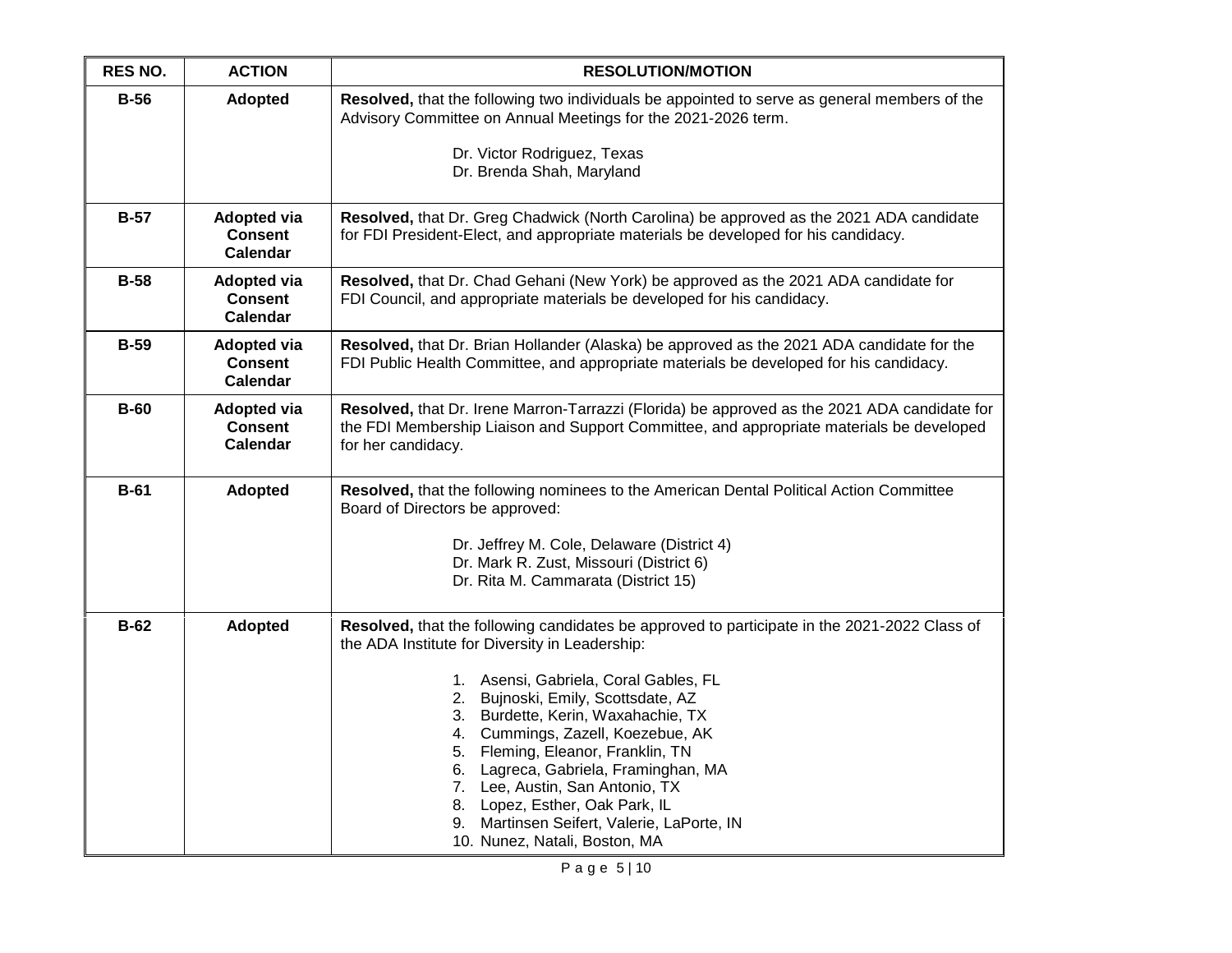| <b>RES NO.</b> | <b>ACTION</b>  | <b>RESOLUTION/MOTION</b>                                                                                                                                                                                                                                                                                                                                                                                                                                                                                                                                                                                                                                          |
|----------------|----------------|-------------------------------------------------------------------------------------------------------------------------------------------------------------------------------------------------------------------------------------------------------------------------------------------------------------------------------------------------------------------------------------------------------------------------------------------------------------------------------------------------------------------------------------------------------------------------------------------------------------------------------------------------------------------|
|                |                | 11. Rathore, Sonali, Glen Allen, VA<br>12. Rawal, Kady, Boston, MA<br>13. Rodriguez, Nicholas, McAllen, TX<br>14. Sergie, Susan, Bethel, AK<br>15. Stuefen, Sara, Vinton, IA<br>16. White, Lawrence, Chicago, IL                                                                                                                                                                                                                                                                                                                                                                                                                                                  |
| $B-63$         | <b>Adopted</b> | Resolved, that the following three candidates be approved as alternates for the 2021-2022<br>Class of the ADA Institute for Diversity in Leadership:<br>Baldwin, Krystal, Getzville, NY<br>Keohane, Ana, Newton, MA<br>Pronych, Gilda, Portsmouth, NH                                                                                                                                                                                                                                                                                                                                                                                                             |
| $B-64$         | <b>Adopted</b> | Resolved, that the ADA Board of Trustees allocate \$5.4 million from reserves in 2021 to<br>support the execution of the Digital Transformation strategy, with such allocation anticipated to<br>support the ongoing execution through the end of 2022,<br>and be it further<br>Resolved, that ADA staff provide regular updates on progress and results of the Digital<br>Transformation strategy to the ADA Board of Trustees in 2021 and through 2022,<br>and be it further<br>Resolved, that ADA staff provide a refined project plan and report on the Digital<br>Transformation strategy results to the ADA Board of Trustees at its first meeting in 2022. |
| $B-65$         | <b>Adopted</b> | Resolved, that the Board approve the 2021 Executive Director Incentive Plan.                                                                                                                                                                                                                                                                                                                                                                                                                                                                                                                                                                                      |
| $B-66$         | Adopted        | Resolved, that the Organization and Rules of the Board of Trustees regarding the FDI<br>Delegation, Sections 2, 3, 5 and 6 be amended as shown in Appendix A of this report.                                                                                                                                                                                                                                                                                                                                                                                                                                                                                      |
| $B-67$         | <b>Adopted</b> | Resolved, that the Report 4 of the Board of Trustees: Clarifying Amendments to the Manual of<br>the House of Delegates Relating to Delegate Allocation be submitted to the Board for action.                                                                                                                                                                                                                                                                                                                                                                                                                                                                      |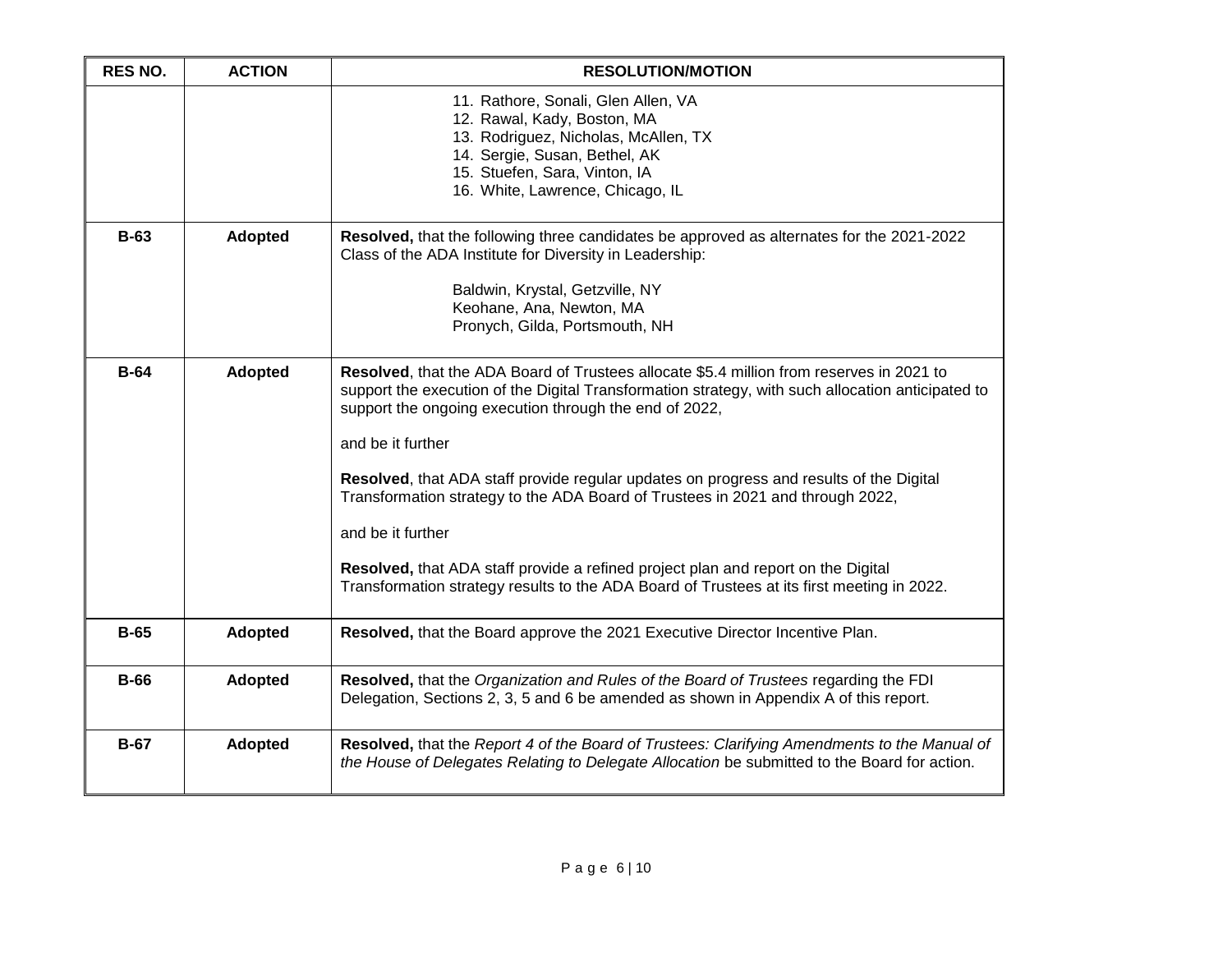| <b>RES NO.</b> | <b>ACTION</b>                                    | <b>RESOLUTION/MOTION</b>                                                                                                                                                                                                                                                                                                                                                                                                                                                                                                                                                                                                                                                                                                                                                                                                                                                                                                                                                                                                                                                                                                                                          |
|----------------|--------------------------------------------------|-------------------------------------------------------------------------------------------------------------------------------------------------------------------------------------------------------------------------------------------------------------------------------------------------------------------------------------------------------------------------------------------------------------------------------------------------------------------------------------------------------------------------------------------------------------------------------------------------------------------------------------------------------------------------------------------------------------------------------------------------------------------------------------------------------------------------------------------------------------------------------------------------------------------------------------------------------------------------------------------------------------------------------------------------------------------------------------------------------------------------------------------------------------------|
| $B-68$         | Adopted                                          | Resolved, that each ADA subsidiary or related entity is urged to complete an annual self-<br>assessment in narrative form and to report the results back to the ADA Board of Trustees for<br>review by its Governance Committee;<br>and be it further<br>Resolved, that absent a special request from the entity, the evaluation reports be provided in<br>time for the Board's meeting held in April, May or June of each year.                                                                                                                                                                                                                                                                                                                                                                                                                                                                                                                                                                                                                                                                                                                                  |
| <b>B-69</b>    | <b>Adopted</b>                                   | Resolved, that the "Report 3 of the Board of Trustees to the House of Delegates: Review of<br>Treasurer Application" be submitted to the Board for action.                                                                                                                                                                                                                                                                                                                                                                                                                                                                                                                                                                                                                                                                                                                                                                                                                                                                                                                                                                                                        |
| $B-70$         | Adopted                                          | Resolved, that the Board of Trustees authorizes the development and implementation of a<br>pilot program of up to three years duration to explore efficiencies and interest in a dues<br>collection process which allows the ADA to offer multi-state large group practices the option to<br>pay an average flat-rate dues amount for its employed and affiliated dentists, which amount will<br>be calculated by the ADA annually, and be it further<br>Resolved, that as part of this pilot program the ADA work with interested state and local dental<br>societies to:<br>coordinate the processes for collecting tripartite dues from large group practices<br>on behalf of the dentists in said practices,<br>distribute the actual dues owed to the state and local societies choosing to<br>٠<br>participate in the pilot program, and<br>coordinate the processes for tripartite member value, engagement, and<br>retention,<br>and be it further<br>Resolved, that the pilot program be assessed by the Council on Membership and reports be<br>provided to the Board of Trustees and the House of Delegates annually after it has been<br>implemented. |
| $B-71$         | <b>Adopted via</b><br><b>Consent</b><br>Calendar | Resolved, that the minutes of the April 11-13, 2021 Board of Trustees meeting be approved.                                                                                                                                                                                                                                                                                                                                                                                                                                                                                                                                                                                                                                                                                                                                                                                                                                                                                                                                                                                                                                                                        |
| $B-72$         | Adopted via<br><b>Consent</b><br><b>Calendar</b> | Resolved, that the minutes of the May 10, 2021, Special Confidential Telephonic meeting of<br>the Board of Trustees be approved.                                                                                                                                                                                                                                                                                                                                                                                                                                                                                                                                                                                                                                                                                                                                                                                                                                                                                                                                                                                                                                  |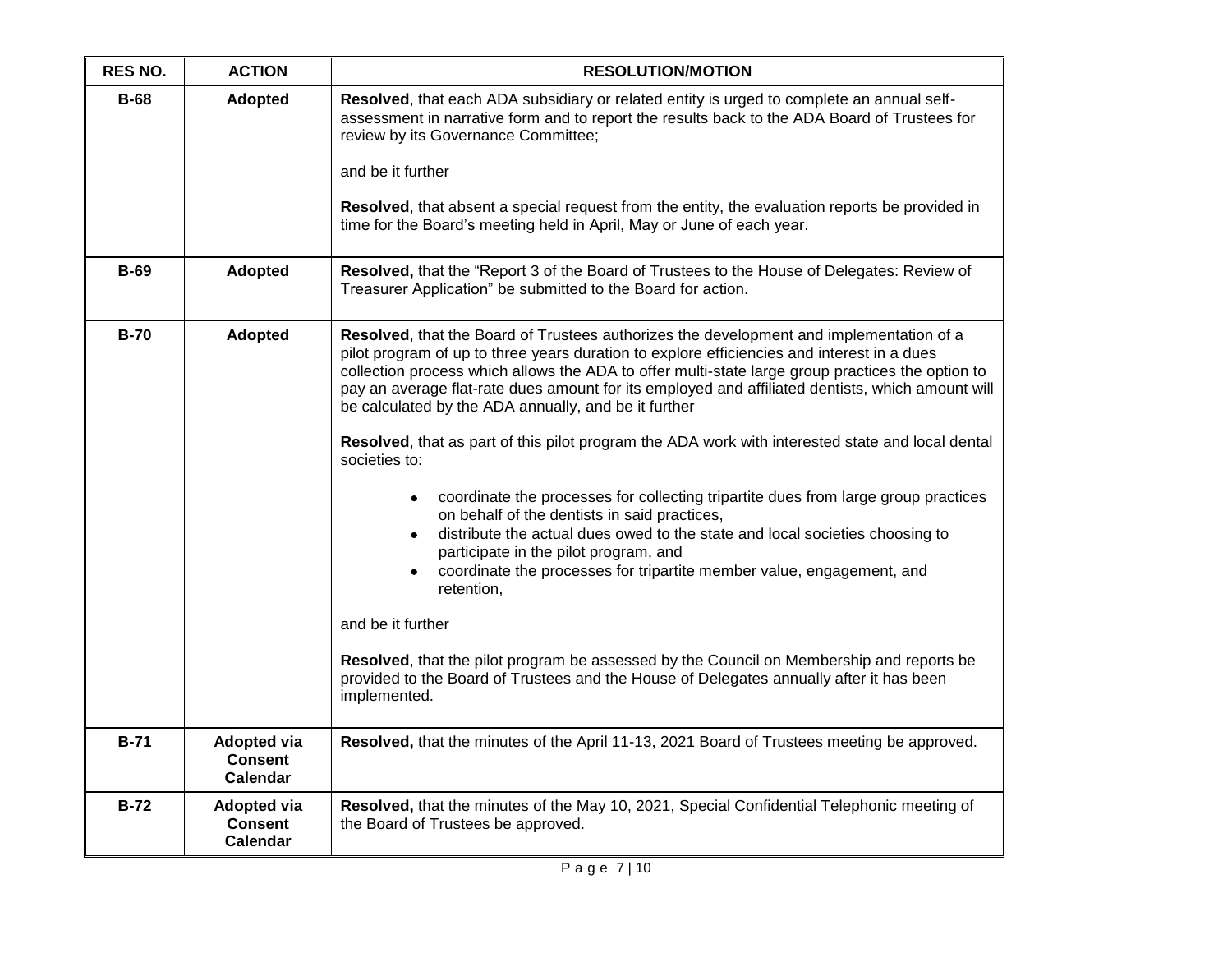| <b>RES NO.</b> | <b>ACTION</b>                                           | <b>RESOLUTION/MOTION</b>                                                                                                                                                                                                                                                                                                                                                                             |
|----------------|---------------------------------------------------------|------------------------------------------------------------------------------------------------------------------------------------------------------------------------------------------------------------------------------------------------------------------------------------------------------------------------------------------------------------------------------------------------------|
| $B-73$         | <b>Adopted via</b><br><b>Consent</b><br><b>Calendar</b> | Resolved, that the minutes of the May 24, 2021, Special Telephonic meeting of the Board of<br>Trustees be approved.                                                                                                                                                                                                                                                                                  |
| $B-74$         | <b>Adopted</b>                                          | Resolved, that the following two general dentist commissioners be appointed to serve on the<br>Commission for Continuing Education Provider Recognition for the 2021-2025 term.<br>Dr. Mark Nuger, Maryland<br>Dr. Susan Zelazo-Smith, Illinois                                                                                                                                                      |
| $B-75$         | Adopted                                                 | <b>Resolved, that the following commissioner be appointed to serve on the Commission on</b><br>Dental Accreditation for the 2022-2026 term.<br>Dr. Deborah Weisfuse, New York                                                                                                                                                                                                                        |
| $B-76$         | <b>Adopted</b>                                          | Resolved, that Dr. Frank Schiano be appointed to serve on the Joint Commission on National<br>Dental Examinations for the 2021-2025 term.                                                                                                                                                                                                                                                            |
| $B-77$         | <b>Adopted</b>                                          | Resolved, that the following three general dentist commissioners be appointed to serve on the<br>National Commission on Recognition of Dental Specialties and Certifying Boards for the 2021-<br>2025 term.<br>Dr. Len Aste, Utah<br>Dr. Michele Beeler, Kentucky<br>Dr. Ned Murphy, Wisconsin                                                                                                       |
| $B-78$         | <b>Adopted via</b><br><b>Consent</b><br><b>Calendar</b> | Embargoed                                                                                                                                                                                                                                                                                                                                                                                            |
| <b>B-79</b>    | <b>Adopted</b>                                          | Resolved, that the Quasi-Endowment Royalty Fund, created pursuant to B-40-2021, be<br>managed in the same portfolio as all existing ADA long term investments under one combined<br>investment policy, but shall be tracked separately.                                                                                                                                                              |
| $B-80$         | Adopted                                                 | Resolved, that the spending rate for the Quasi-Endowment Royalty Fund, created pursuant to<br>B-40-2021, be \$4 million annually for the 2022, 2023, and 2024 calendar years, provided,<br>however, that this amount shall be periodically reviewed and updated no less frequently than<br>annually by the Budget and Finance Committee, with recommendation to be made to the<br>Board of Trustees, |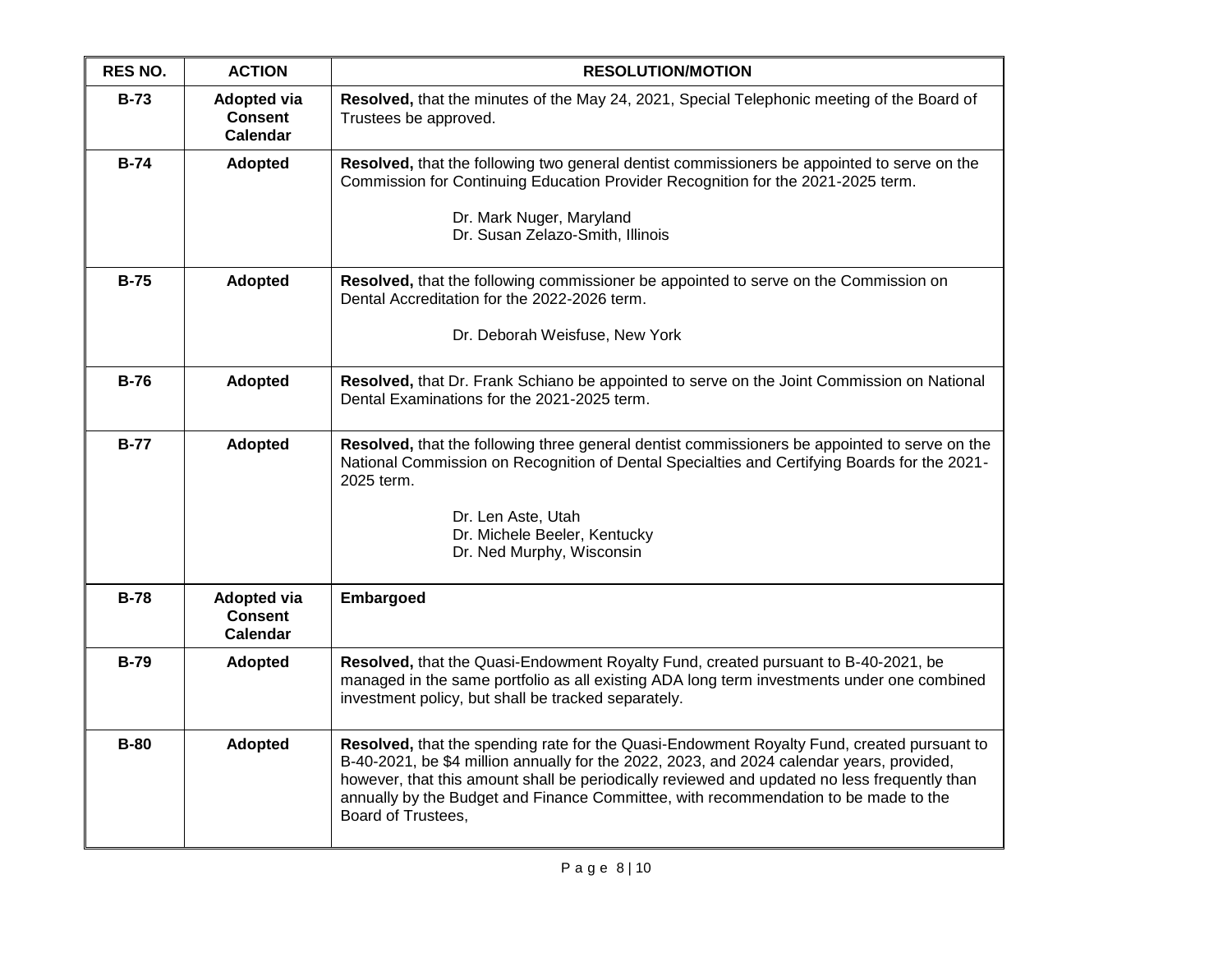| <b>RES NO.</b> | <b>ACTION</b>                                                                     | <b>RESOLUTION/MOTION</b>                                                                                                                                                                                                                                                                                                                                                                                                             |
|----------------|-----------------------------------------------------------------------------------|--------------------------------------------------------------------------------------------------------------------------------------------------------------------------------------------------------------------------------------------------------------------------------------------------------------------------------------------------------------------------------------------------------------------------------------|
|                |                                                                                   | and be it further<br>Resolved, that the Governance Committee be authorized to make conforming changes to the<br>Organization and Rules of the Board of Trustees to reflect this action,<br>and be it further<br>Resolved, that in 2024, a spending policy be developed to govern management of the Quasi-<br>Endowment Royalty Fund effective commencing in 2025.                                                                    |
| $B-81a$        | Adopted                                                                           | Resolved, that the ADA Board of Trustees adopt the following statement:                                                                                                                                                                                                                                                                                                                                                              |
|                |                                                                                   | ADA: Participation in Political Process Should Reflect its Values, Ideals and<br><b>Priorities</b>                                                                                                                                                                                                                                                                                                                                   |
|                |                                                                                   | CHICAGO (July 17, 2021) — The American Dental Association's (ADA) core values<br>are at the heart of its mission to help dentists succeed and support the advancement<br>of the health of the public. Among these core values are integrity, diversity and<br>inclusion. Engaging our professional community on all of our seven core values is<br>critical as we drive oral health forward and promote health equity in our nation. |
|                |                                                                                   | The ADA believes participation in the political process should reflect its values, ideals<br>and priorities. The ADA will support those individuals who advance our mission and<br>are in alignment with those ideals, views and priorities.                                                                                                                                                                                         |
| <b>B-81b</b>   | <b>Adopted</b>                                                                    | Resolved, that the ADA Board directs the ADPAC Board to suspend contributions to<br>Representative Paul Gosar.                                                                                                                                                                                                                                                                                                                       |
| $B-82$         | <b>Referred to</b><br><b>Governance with</b><br>a Report back to<br>the September | Resolved, that a seven member ad hoc Workgroup be established to study the structure of<br>ADPAC within the ADA's corporate structure, including ADPAC's own authority as well as the<br>Board of Trustees' authority over it, and be it further                                                                                                                                                                                     |
|                | <b>Board</b>                                                                      | Resolved, that the President be authorized to appoint the work group members, including the<br>chair, and be it further                                                                                                                                                                                                                                                                                                              |
|                |                                                                                   | Resolved, that the Workgroup conduct its meetings by video and teleconferencing and provide<br>the Board of Trustees with a progress report on its work at the September 2021 Board<br>meeting, including a recommendation for the 2021-2022 Board to reauthorize the task force for<br>the following year, and be it further                                                                                                        |